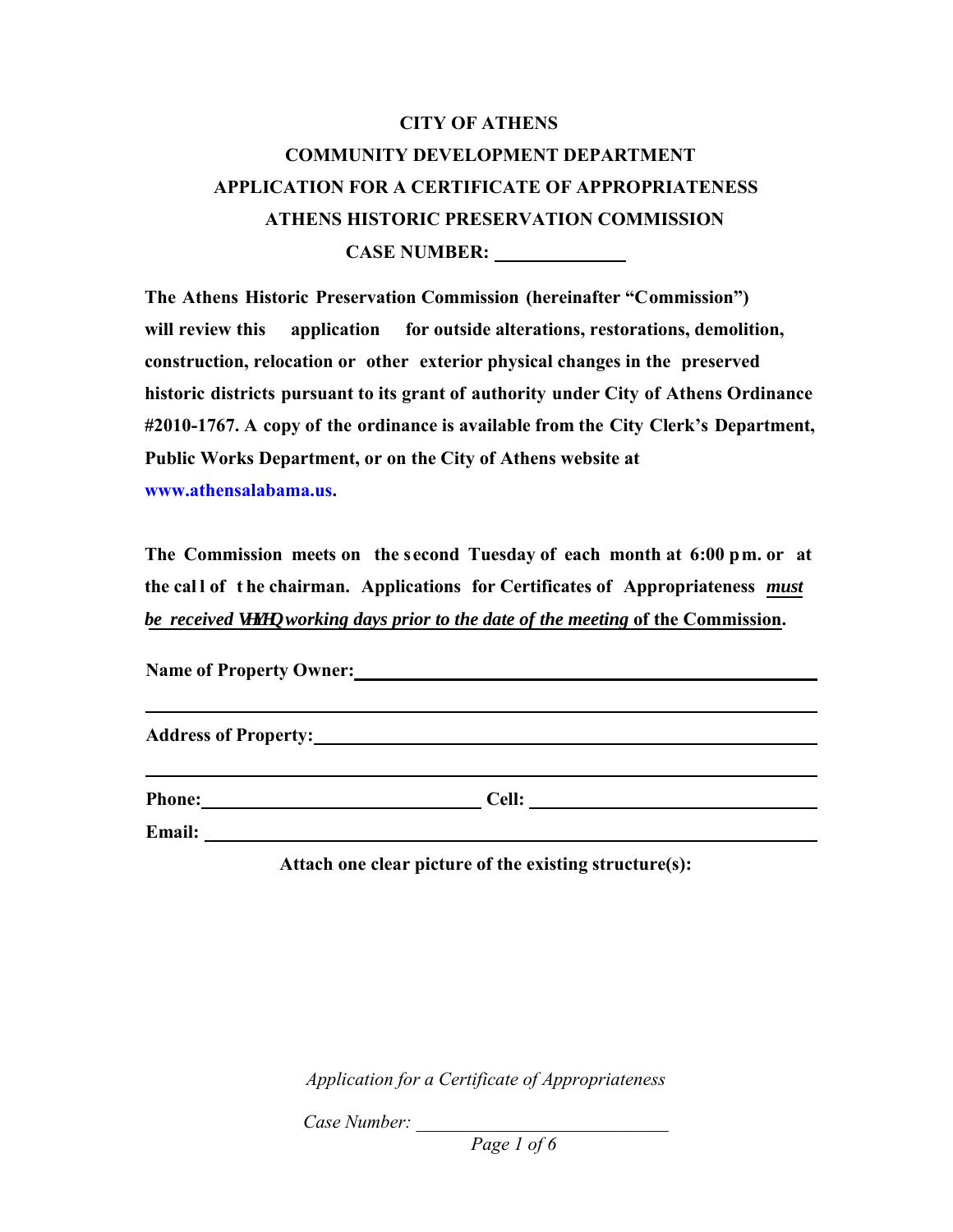## **I. General Data**

| 1.               |                                                                                                                                                                                                                                       |
|------------------|---------------------------------------------------------------------------------------------------------------------------------------------------------------------------------------------------------------------------------------|
| 2.               |                                                                                                                                                                                                                                       |
| 3.               |                                                                                                                                                                                                                                       |
| $\overline{4}$ . | Name and address of owner if different from Petitioner:                                                                                                                                                                               |
|                  |                                                                                                                                                                                                                                       |
| 5.               | Relationship of Petitioner to Owner:<br><u>Letter and the set of performance</u> of the set of the set of the set of the set of the set of the set of the set of the set of the set of the set of the set of the set of the set of th |
| 6.               |                                                                                                                                                                                                                                       |
| 7.               |                                                                                                                                                                                                                                       |
| 8.               |                                                                                                                                                                                                                                       |
|                  |                                                                                                                                                                                                                                       |
|                  |                                                                                                                                                                                                                                       |
|                  |                                                                                                                                                                                                                                       |
|                  |                                                                                                                                                                                                                                       |
|                  |                                                                                                                                                                                                                                       |
|                  |                                                                                                                                                                                                                                       |
|                  |                                                                                                                                                                                                                                       |
|                  |                                                                                                                                                                                                                                       |
|                  |                                                                                                                                                                                                                                       |
|                  | Nature of Work for Which the Certificate of Appropriateness is Sought<br>(Check all that apply)                                                                                                                                       |
|                  |                                                                                                                                                                                                                                       |
|                  | Maintenance                                                                                                                                                                                                                           |
|                  | $\mathbf{r}$ $\mathbf{r}$ $\mathbf{r}$ $\mathbf{r}$ $\mathbf{r}$                                                                                                                                                                      |

- **[ ] Restoration**
- **[ ] Renovation**
- **[ ] Landscaping**
- **[ ] Signage**

**[ ] Maintenance**

**[ ] Excavation** 

*Application for a Certificate of Appropriateness* 

*Case Number: \_\_\_\_\_\_\_\_\_\_\_\_\_\_\_\_\_\_\_\_\_\_\_\_\_\_\_* 

 *Page 2 of 6*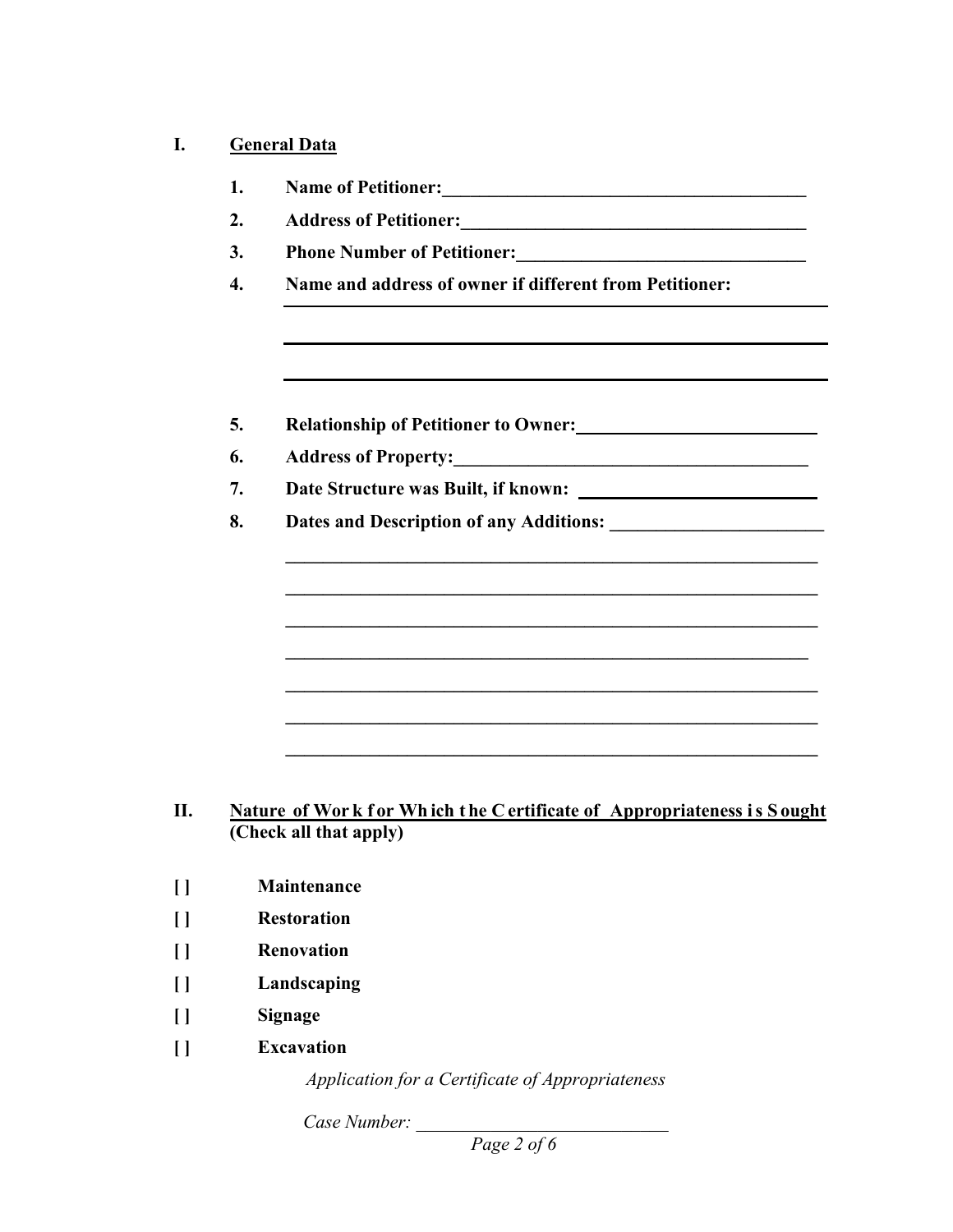- **[ ] Demolition notification of adjacent property owners required**
- **[ ] New Construction**
- **[ ] Relocation**
- **[ ] Alteration to Nonstructural Walls, Fences, Sidewalks**
- **[ ] Painting Previously Unpainted Surface; No Structural Change**

**Explain scope of work to be done including but not limited to: measures to assure the historic integrity of the structure or feature, as well as the entire district, will be maintained; precautions for safety of traffic and pedestrians; historic research conducted t o support alteration; w hen demolition authorization is app lied for, give the reasons why renovation, restoration or maintenance is not feasible.** 

**\_\_\_\_\_\_\_\_\_\_\_\_\_\_\_\_\_\_\_\_\_\_\_\_\_\_\_\_\_\_\_\_\_\_\_\_\_\_\_\_\_\_\_\_\_\_\_\_\_\_\_\_\_\_\_\_\_\_\_\_\_\_\_\_\_\_\_\_\_**

**\_\_\_\_\_\_\_\_\_\_\_\_\_\_\_\_\_\_\_\_\_\_\_\_\_\_\_\_\_\_\_\_\_\_\_\_\_\_\_\_\_\_\_\_\_\_\_\_\_\_\_\_\_\_\_\_\_\_\_\_\_\_\_\_\_\_\_\_\_**

**\_\_\_\_\_\_\_\_\_\_\_\_\_\_\_\_\_\_\_\_\_\_\_\_\_\_\_\_\_\_\_\_\_\_\_\_\_\_\_\_\_\_\_\_\_\_\_\_\_\_\_\_\_\_\_\_\_\_\_\_\_\_\_\_\_\_\_\_\_**

**\_\_\_\_\_\_\_\_\_\_\_\_\_\_\_\_\_\_\_\_\_\_\_\_\_\_\_\_\_\_\_\_\_\_\_\_\_\_\_\_\_\_\_\_\_\_\_\_\_\_\_\_\_\_\_\_\_\_\_\_\_\_\_\_\_\_\_\_\_**

**\_\_\_\_\_\_\_\_\_\_\_\_\_\_\_\_\_\_\_\_\_\_\_\_\_\_\_\_\_\_\_\_\_\_\_\_\_\_\_\_\_\_\_\_\_\_\_\_\_\_\_\_\_\_\_\_\_\_\_\_\_\_\_\_\_\_\_\_\_**

**\_\_\_\_\_\_\_\_\_\_\_\_\_\_\_\_\_\_\_\_\_\_\_\_\_\_\_\_\_\_\_\_\_\_\_\_\_\_\_\_\_\_\_\_\_\_\_\_\_\_\_\_\_\_\_\_\_\_\_\_\_\_\_\_\_\_\_\_** 

## **III. Documentation Attached (Check all that apply)**

| $\prod$ | <b>Site Plan</b>                                 |
|---------|--------------------------------------------------|
| $\prod$ | <b>Survey</b>                                    |
| $\prod$ | <b>Adjacent Property Owner's List</b>            |
| $\prod$ | <b>Historic Designation Report</b>               |
| $\prod$ | <b>Elevation Plan</b>                            |
| $\prod$ | <b>Landscape Plan</b>                            |
| $\prod$ | <b>Floor Plan</b>                                |
| $\prod$ | <b>Other Plan (specify):</b>                     |
| $\prod$ | <b>Color Chips</b>                               |
| $\prod$ | <b>Pantone Color Samples/Numbers</b>             |
| $\prod$ | <b>Architectural Drawings</b>                    |
| $\Box$  | <b>Sketches or Artist's Renderings</b>           |
|         | Application for a Certificate of Appropriateness |

*Case Number: \_\_\_\_\_\_\_\_\_\_\_\_\_\_\_\_\_\_\_\_\_\_\_\_\_\_\_* 

*Page 3 of 6*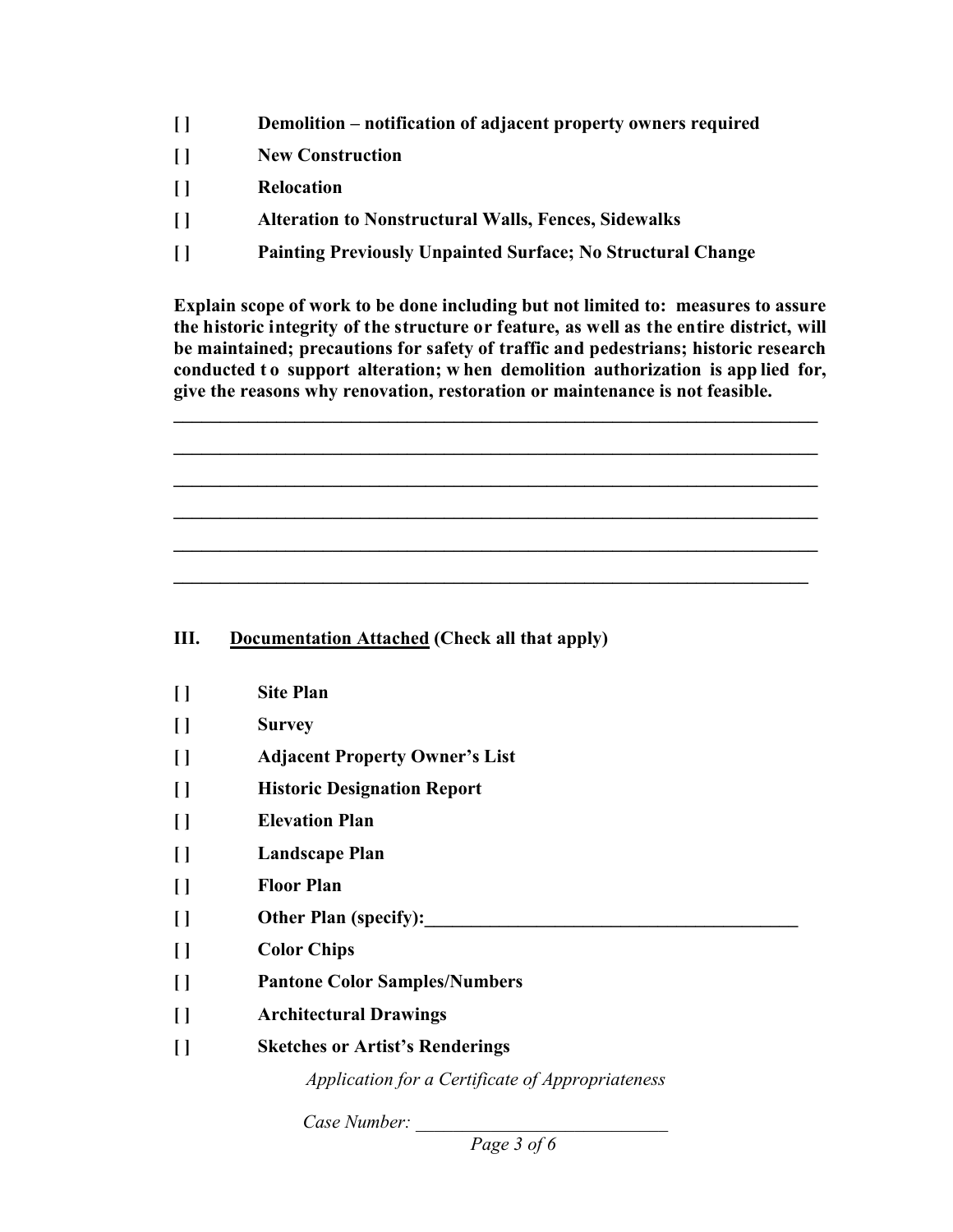- **[ ] Photographs**
- **[ ] Samples of Building Materials**
- **[ ] Engineering Report**
- **[ ] Other (specify):\_\_\_\_\_\_\_\_\_\_\_\_\_\_\_\_\_\_\_\_\_\_\_\_\_\_\_\_\_\_\_\_\_\_\_\_\_\_\_\_\_\_\_\_\_**

## **IV. Signatures and Declarations**

**The undersigned owner(s) and/or applicant(s) certifies under penalty of perjury that all statements contained in this Application, including any written material submitted in support of this application, are true and correct, to the best of my knowledge and belief.**

Signature of Owner(s):

Address of Owner(s):

**Agents Only: By signing below as agent, I certify that all statements on this application and all written statements made in support of this application are true to the best of my knowl edge and belief, under penalty of perjury. I further represent under penalty of perjury that I am acting in an agency capacity with the express authorization of the owner of the subject property. I understand that if I represent that an agency relationship exists when it does not, this Application will be void, and I may be subject to other civil and criminal penalties.** 

**Signature of Agent: \_\_\_\_\_\_\_\_\_\_\_\_\_\_\_\_\_\_\_\_\_\_\_\_\_\_\_\_\_\_\_\_\_\_\_\_\_\_\_\_\_\_\_\_\_\_\_\_\_\_** 

Address of Agent:

*Application for a Certificate of Appropriateness* 

*Case Number: \_\_\_\_\_\_\_\_\_\_\_\_\_\_\_\_\_\_\_\_\_\_\_\_\_\_\_* 

*Page 4 of 6*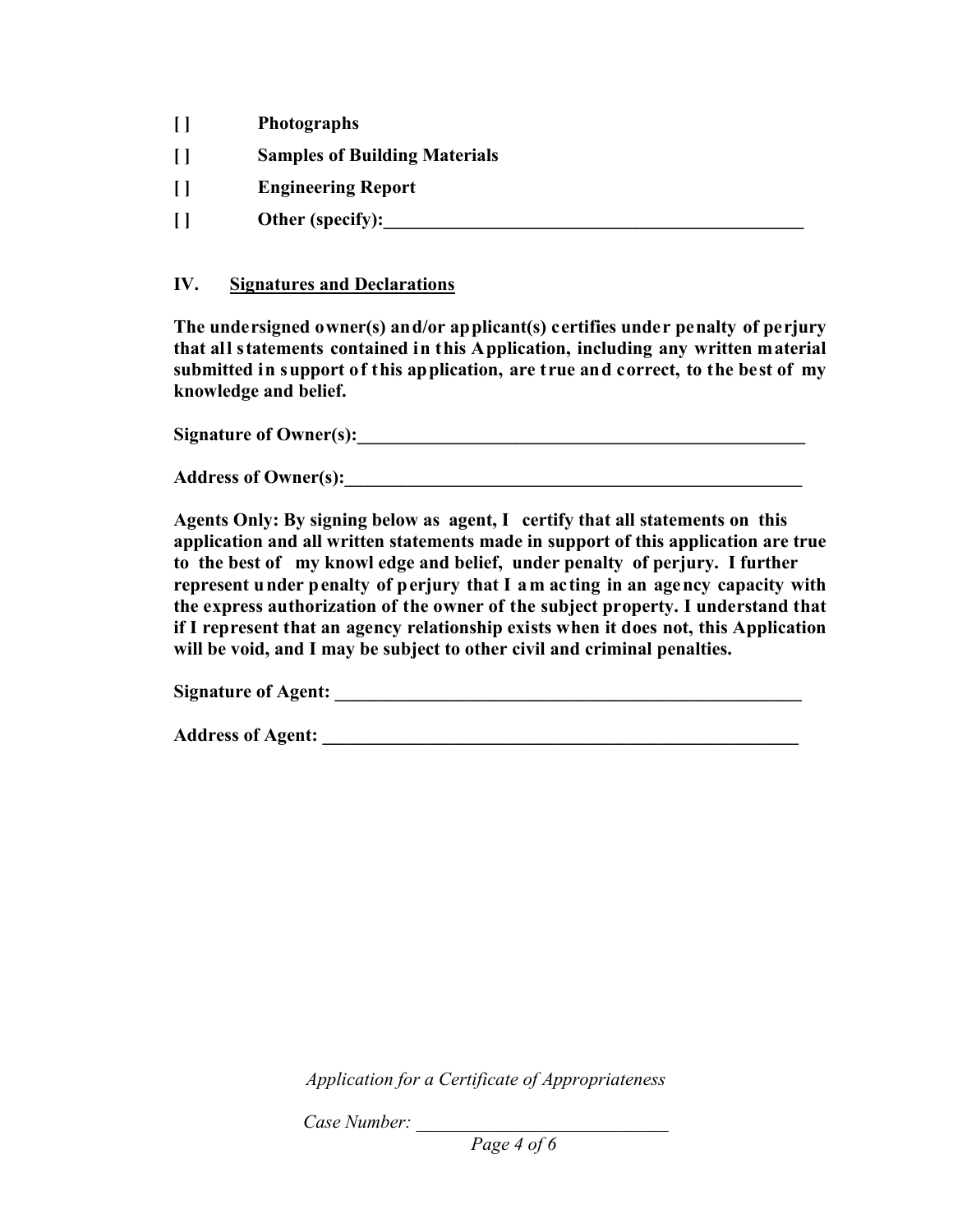**VI. Findings of the Commission:**

| VII.                           | Action of the Commission: Approved: Denied:                    |  |  |  |  |  |
|--------------------------------|----------------------------------------------------------------|--|--|--|--|--|
|                                |                                                                |  |  |  |  |  |
|                                |                                                                |  |  |  |  |  |
|                                |                                                                |  |  |  |  |  |
|                                |                                                                |  |  |  |  |  |
|                                |                                                                |  |  |  |  |  |
| <b>Signature of Chair</b>      |                                                                |  |  |  |  |  |
|                                | Attes <u>t: Equation of the Secretary Contractor</u>           |  |  |  |  |  |
|                                | I consent to make the required modifications enumerated above: |  |  |  |  |  |
| <b>Signature of Petitioner</b> |                                                                |  |  |  |  |  |
|                                |                                                                |  |  |  |  |  |
|                                |                                                                |  |  |  |  |  |
|                                |                                                                |  |  |  |  |  |

*Application for a Certificate of Appropriateness* 

*Case Number: \_\_\_\_\_\_\_\_\_\_\_\_\_\_\_\_\_\_\_\_\_\_\_\_\_\_\_* 

*Page 5 of 6*